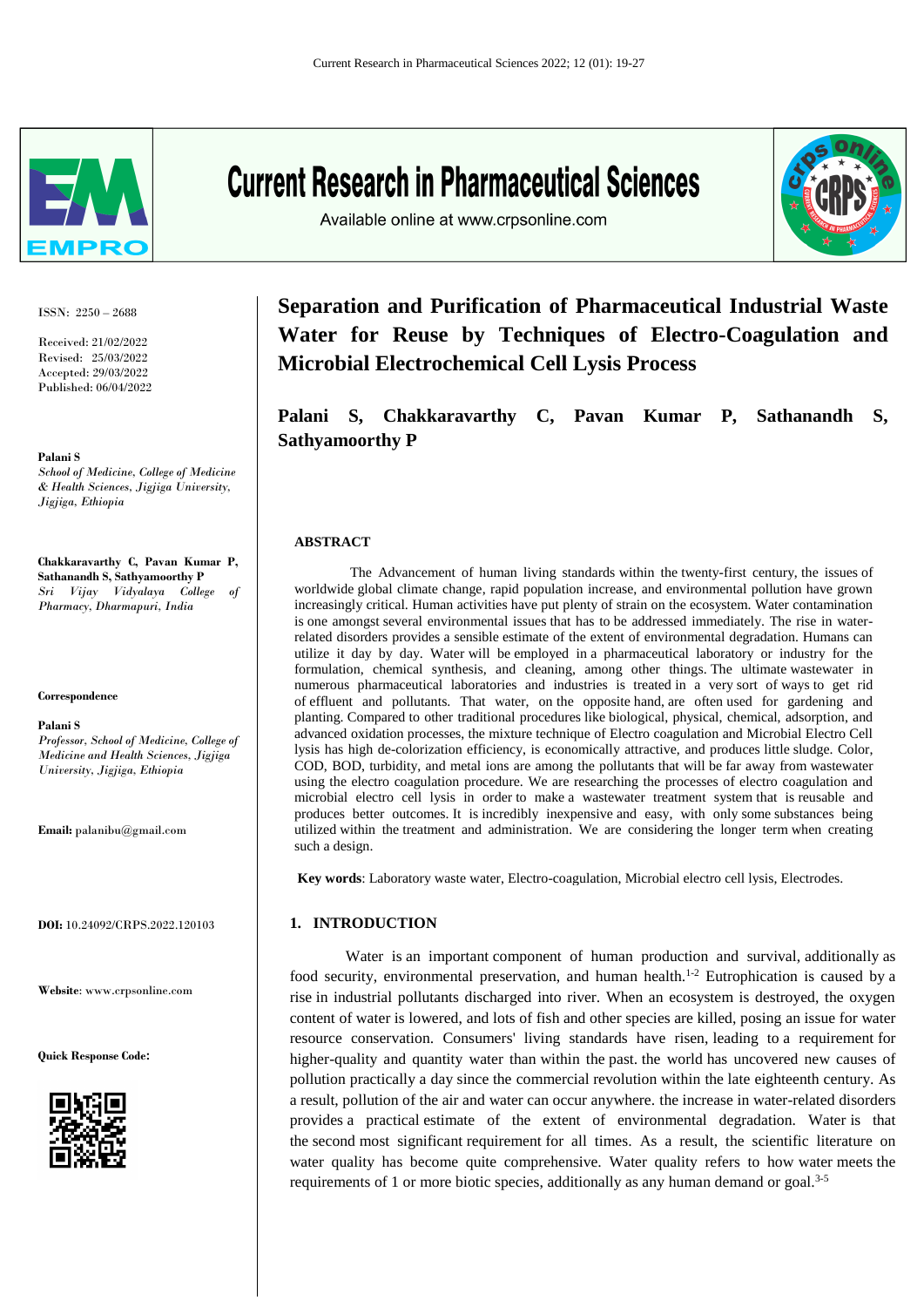Parameters like pH and dissolved oxygen are wont to determine chemical properties. For drinking and daily use, water quality must be paramount. As a result, water must be of top quality for both human and environmental reasons, yet as for future use, one in all the foremost significant is that its variety of criteria, like WHO, US, and others, which will be accustomed authorize water for human and industry use.<sup>6-9</sup>

# **1.1 Essential of Water in Pharmaceutical Laboratory and Industry**

Water is one of the most commonly used materials in pharmaceutical laboratories. It may be present as excipients or employed as a cleansing agent or in the final product's manufacturing.

- Potable water,
- Purified water, water for injections.

# **1.2 Water Quality Parameters**

Physical, chemical, and biological are the three types of water quality parameters **<sup>10</sup>**

|                  | Types of water quality parameters |                    |                   |
|------------------|-----------------------------------|--------------------|-------------------|
| No.              | <b>Physical</b>                   | <b>Chemical</b>    | <b>Biological</b> |
|                  | parameters                        | parameters         | parameters        |
|                  |                                   |                    |                   |
| 1.               | Turbidity                         | <b>PH</b>          | <b>Bacteria</b>   |
| 2.               | Temperature                       | Acidity            | Algae             |
| 3.               | Color                             | Alkalinity         | <b>Viruses</b>    |
| $\overline{4}$ . | Taste                             | Chloride           | Protozoa          |
| 5.               | <b>Total Dissolved</b>            | Chlorine residual  |                   |
|                  | Solids                            |                    |                   |
| 6.               | Electrical                        | Sulfate            |                   |
|                  | conductivity                      |                    |                   |
| 7.               | <b>Total Suspended</b>            | Nitrogen           |                   |
|                  | Solids                            |                    |                   |
| 8.               | Odor                              | Fluoride           |                   |
| 9.               |                                   | Iron and manganese |                   |
| 10.              |                                   | Copper             |                   |
| 11.              |                                   | Hardness           |                   |
| 12.              |                                   | Dissolved oxygen   |                   |
| 13.              |                                   | <b>Biochemical</b> |                   |
|                  |                                   | oxygen demand      |                   |
| 14.              |                                   | Chemical oxygen    |                   |
|                  |                                   | demand             |                   |
| 15.              |                                   | Toxic inorganic    |                   |
|                  |                                   | substances         |                   |

**Table No 01**

# **1.3 Usage of Water in Pharmaceutical Laboratory and Industry**

- The Excipient or used for reconstitution of products
- During synthesis
- During production.
- Cleaning agent for rinsing vessels, equipment.

# **1.4 Characteristics of the Pharmaceutical Laboratory Wastewater**

# **Table No 02**

| Parameter        | Concentration $(mg/L)$ |
|------------------|------------------------|
| pH               | $6.5 - 7.40/6.5 - 9.5$ |
| Total alkalinity | 1800-2200              |
| <b>TDS</b>       | 15500-16500            |
| Suspended solids | 9150-950               |
| COD              | 23700-24600            |
| <b>BOD</b>       | 11500-12300            |

# **1.5 Acceptable Ranges of Water**

## **Table No 03**

| <b>PARAMETERS</b>     | <b>RANGES</b>      | <b>WHO</b>     | <b>BISSTANDARD</b> |             |
|-----------------------|--------------------|----------------|--------------------|-------------|
|                       |                    |                | <b>MINIMUM</b>     | <b>HIGH</b> |
| pH                    | $6.2 - 7.6$        | $6.5 - 8.5$    | 6.5                | 8.5         |
| EC                    | $164-$<br>1990     | $400-$<br>2000 |                    |             |
| <b>IDS</b>            | $101 - 1334$       | $500-$<br>1000 | 500                | 2000        |
| Calcium               | $8 - 154$          | 100-200        | 75                 | 200         |
| Magnesium             | $3.64 -$<br>47.365 | $30 - 40$      | 35                 | 105         |
| Sodium                | $5.3 - 174$        | $20-$<br>1777  |                    |             |
| Potassium             | $0.97 - 80$        | $10 - 12$      |                    |             |
| Bicarbonate           | $42 - 420$         |                | 200                | 600         |
| Sulfate               | $0 - 109.63$       | $25 - 250$     | 200                | 400         |
| Chloride              | $3.16-$<br>262.44  | $25 - 600$     | 250                | 1000        |
| Fluoride              | $0 - 0.975$        | -              | 1.0                | 1.5         |
| Alkalinity            | 38-380             | -              | 200                | 600         |
| <b>Total hardness</b> | $36 - 360$         |                | 300                | 600         |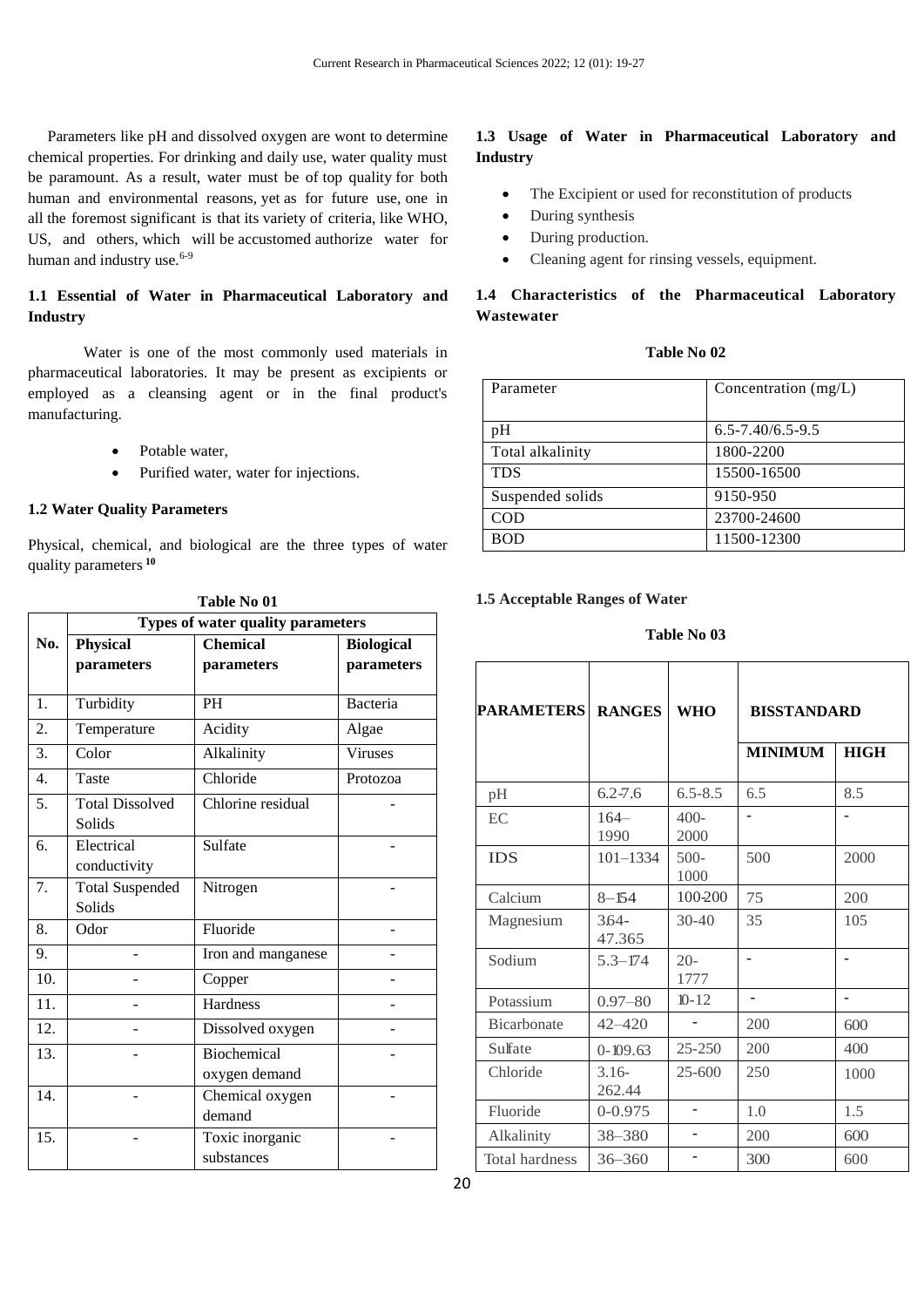# **1.6 Treatment of Wastewater**

Wastewater treatment is a technique used to remove impurities from wastewater and convert it into reuse.

*1.6.1 Stages of water treatment*

- Collection of water.
- Screening and Straining.
- Chemical Addition.
- Coagulation.
- Sedimentation.
- Filtration.
- Disinfection.
- Storage.

# **1.7 Techniques Involved in Separation of Waste Water <sup>11</sup>**

#### *1.7.1 Electro-coagulation*

Total suspended solids (TSS), heavy metals, emulsified oils, bacteria, and other pollutants are far from water using electrocoagulation (EC), a broad-spectrum treatment method. Several authors have employed EC to treat wastewater, and several other distinctions are discovered compared to the chemical coagulation technique. in keeping with a review of the literature, EC is a good treatment method for a spread of wastes. EC could be a technique that removes hydrocarbons, greases, suspended solids, and heavy metals from various kinds of waste water to de-stabilize finely distributed particles. Aluminum or iron are commonly utilized as electrodes, and their cations are produced by the dissolving of sacrificial anodes when a right away current is applied. Electrical current flows between two electrodes in an EC. Electrolytic oxidation of the anode material produces a coagulant in place. For the treatment of synthetic wastewater, iron (Fe) electrodes were utilized in this study. Fe(OH) n with  $n = 2$  or 3 is generated at the anode with an iron anode.



**Figure no. 1 - Electro coagulation**

The equations in Mechanisms depict simplified oxidation and reduction mechanisms at the anode and cathode of the iron electrodes. The formation of iron hydroxides Fe(OH) is followed by an electrophoretic concentration of colloids (typically negatively charged) within the region near the anode. Surface complexation or electrostatic attraction are wont to remove particles that interact with iron hydroxides.

# *1.8.1.1 Electro-coagulation process*

- 1- Formation of coagulants by electrolytic oxidation of sacrificial electrode.
- 2- Formation of OH-and Hydrogen at the cathode.
- 3- Electrolytic reactions at the electrode surfaces.
- 4- Form flocculation.
- 5- Removal of colloids by sedimentation or flotation.

#### *1.7.2 Microbial electro chemical cell lysis*

Microbial Electro cell lysis (MECL) uses cathodically generated hydroxide (i.e., localized high pH) to interrupt fatty acidglycerol ester linkages in phospholipids to rupture microbial cell membranes. EL requires substantially lower voltages (e.g., 2–5 V) than high-voltage electroporation (e.g., 500 V), which eliminates joule heating and hence is also easily used under resource limited conditions observed in remote field sampling locations to eradicate bacteria and microorganisms

# *1.7.3 Combination process*

This two techniques are involved in one combine process.When the electrical current is passed within the sample, the pH get increased nearby cathode.

• When pH gets increased, the bacterial plasma membrane get destroyed by the method of electro-chemical cell lysis process.

• The cell is trapped by cell lysis electrode and appears as BLUE in color like bacteria.

• The remaining contaminants get some floated and sedimented in water.



**Figure no. 2 - New design of EC and ECL**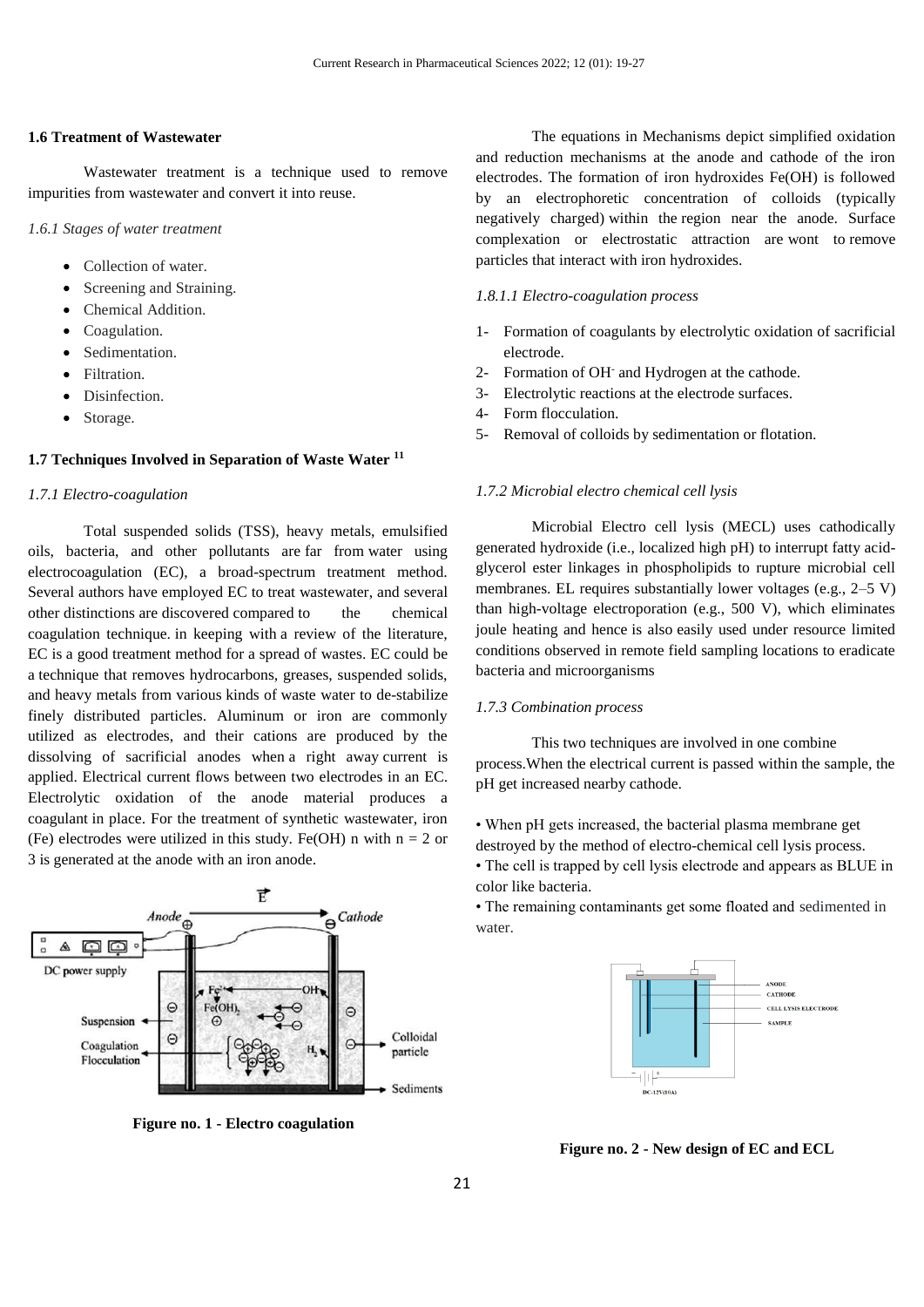# **1.8 Combination Techniques of Electrocoagulation and Microbial Electrochemical Cell Lysis**

The color of the sample changes during the method of two combination techniques, and these colour changes indicate the presence of Metal ions, Chemicals, Microorganisms. However, modern strategies have entailed studying microorganism cell lysis then trapping them in several electrodes. When the trapping electrode is present in between the cathode and therefore the anode, the pH on the cathode side increases, and therefore the cell dies as a results of the microbe occupancy between the cathode and also the anode. Conductivity causes entrapment to happen.

# **2. MATERIALS AND METHODS**

# **2.1 Materials**

Wastewater samples should be collected from the pharmaceutical industry and Pharmaceutical laboratory.

## **2.2 Methods**

The electrocoagulation method could be a widely used water separation technology which will employ a spread of chemicals. The new design doesn't require any chemicals, and Ethanol is also used as a water disinfectant to kill germs and other pathogens.To improve water treatment results, electro-coagulation and microbial electro cell lysis are used.

#### **2.3 Methodology**

# *2.3.1 Step-1*

 The pharmaceutical laboratory should be contacted for a water sample. The samples must be reported during a type of ways because there are quite five different types of samples. After the samples are collected, they're sealed and labeled as sample 1,2,3,4,5. they're immediately identifiable. When the sample is poured into an electrocoagulation cell and also the current is passed as a DC current of roughly 12V(10A), the sample is coagulated. When current passes through the iron electrodes, sludge is generated.

# *2.3.2 Step-2*

 When the sludge has settled to the underside of the cell, mix for five minutes with a magnetic stirrer. Repeat the tactic for the following three phases after filtering using whatman paper.

*2.3.3 Step-3*

 After collecting the filtrate, add powder charcoal because powder charcoal is also accustomed remove chlorine, odor, and taste.

# *2.3.4 Step-4*

Due to the gas absorption of water, add granular charcoal.

#### *2.3.5 Step-5*

 During the method, the pH of the above water changes. As a result, acid is added to lower the pH. The pH of the water should be between 6.5 to 8.5, in keeping with WHO, and disinfectants, like ethanol, should be added to destroy microorganisms like bacteria.

#### *2.3.6 Step-6*

 Finally, add both the powder and granular charcoal to the water and stir for 10 minutes with a magnetic stirrer after allowing to settlefor 24 hours.

#### *2.3.7 Step-7*

 After filtering the water using paper, the distillation process begins.

#### *2.3.8 Step-8*

Water internal control is required to confirm that the suitable level of contaminants within the water meets WHO recommendations.

## **3. RESULTS AND DISCUSSION**

# **3.1 Physical Parameters**

## *3.1.1 Turbidity*

Turbidity is the cloudiness of a liquid generated by particles that are normally unseen by the naked eye. The Chinese turbidity chart method will be used to determine this. The turbidity of water is very clear and has a value of less than **5 NTU.**

# *3.1.2 Temperature*

The major people prefer the water that is between 10 to 25**°**C. The provided water sample has a temperature of **16°C**.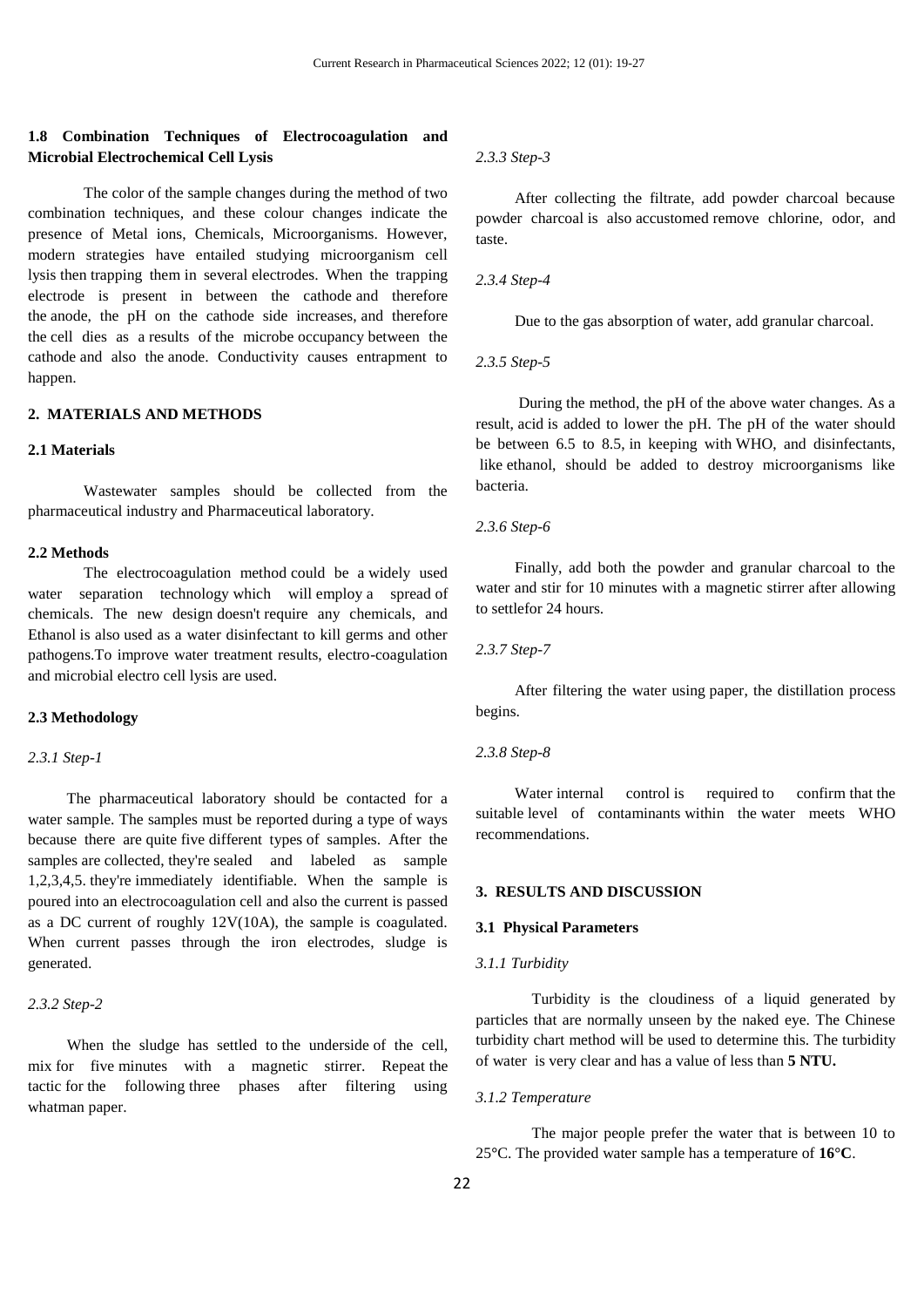# *3.1.3 Color*

The color of the water is determined by comparing it to standard color solutions or colored glass discs.

A final water sample can appear as **true color.**

## *3.1.4 Taste and odor*

Foreign matter, such as organic items, inorganic compounds, or dissolved gases, can alter the taste and odor of water. The water sample provided has **no taste or odor.**

#### *3.1.5.Total dissolved solids*

Solids can be found in water in two states: solution and suspension. These two forms of solids can be distinguished by passing a water sample through a glass fiber filter. The dissolved solids pass through the filter with the water, while the suspended solids are kept on the top of the filter. The particulates will remain as a residue if the filtered portion of the water sample is placed in a tiny dish and subsequently evaporated.

# *3.1.6 Observation*

It ageneral method and time-consuming process. However, the simplest method is to place a TDS Meter in the water and observe the value.

The water sample given a**TDS level** is **245ppm.** So, it is the BIS/WHO standard range of water

#### *3.1.7. Electrical conductivity(EC)*

Electrical conductivity(EC)is a measurement of a solution's capacity to carry or conduct an electrical current.the simplest method is to place an Electrical conductivity(EC) Meter in the water and observe the value.

The final Water sample has an electrical conductivity of **1636.66 μS/cm.**

# **3.2 Chemical Parameters**

*3.2.1 pH*

A pH meter can be used to determine the pH. The provided water has a **pH of** 7**.3.**

# *3.2.2 Acidity*

Acidity is a measurement of how many acids are present in a solution.

In the supplied water sample, there is **no acidity.**

#### *3.2.3 Alkalinity*

The acid-neutralizing ability of all titratable bases is used to calculate the alkalinity of water.

The alkalinity of water must be measured to determine the amount of lime and soda required for water softening.

#### *3.2.3.1 Testing the water sample*

- Rinse the burette with 0.02N sulphuric acid and then throw away the solution.
- Fill the burette halfway with 0.02N sulphuric acid and set the dial to zero.
- Place the burette in the stand and secure it.
- Measure 100 ml a sample with a measuring cylinder and pour it into a 250 ml conical flask.
- Toss a few drops of phenolphthalein indicator into the conical flask's contents. The solution's color will change to pink. The alkalinity of hydroxyl ions in the water sample causes this color change.
- Titrate it with 0.02N sulphuric acid until it loses its pink.This means that all of the hydroxyl ions in the water sample have been eliminated. Make a note of the titter value (V1). The titration value is 0.5mL.
- The phenolphthalein alkalinity is calculated using this value

| <b>Table No 4</b> |              |                      |       |                                       |
|-------------------|--------------|----------------------|-------|---------------------------------------|
| .Sl.No.           | Volume<br>of | Burette Reading (ml) |       | Volume<br>of<br>sulphuric<br>acid(ml) |
|                   | Sample(ml)   | Initial              | Final |                                       |
| 1.                | 100          | $\Omega$             | 0.6   | 0.6                                   |
| 2.                | 100          | $\Omega$             | 0.5   | 0.5                                   |
| 3.                | 100          | $\Omega$             | 0.5   | 0.5                                   |

Phenolphthalein Alkalinity = (olume of  $H2SO4(v1)x$ Normalityx50x1000)

Volume of sample taken

The water sample given has an alkalinity is **5mg/L.** So, it is the BIS/WHO standard range of water.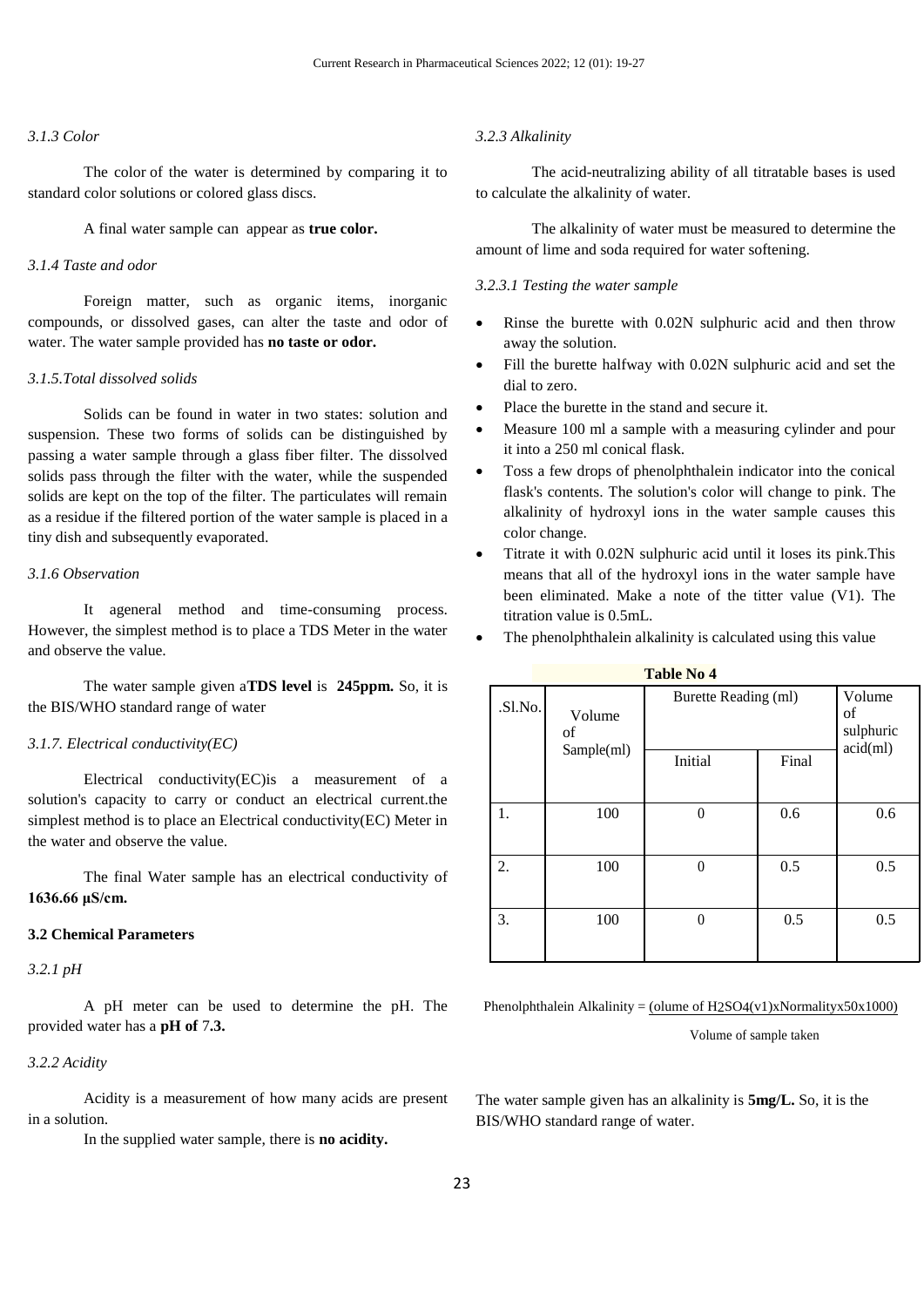# *3.2.4 Hardness*

Temporary hardness is due to carbonates and bicarbonates. The hardness of water is determined by the EDTA titration method.

The water sample given has an alkalinity for **55mg/L(approximately).** So, it is the BIS/WHO standard range of water**.**

#### *3.2.5 Chloride*

Chlorides are not harmful to people. The **total amount of chloride** in a given water sample is **176 mg/L(approximately).**

# *3.2.6. Residual chlorine*

Residual chlorine is a disinfectant that is added to water and wastewater since it does not occur naturally in water. It is determined by using UV spectroscopy by using standard chlorine solution.

 The total amount of **residual chlorine** present in water is **0.3 mg/L.**

## *3.2.7.Fluoride*

The highest authorized content of fluoride for water is 1.4 mg/L; in colder areas, up to 2.4 mg/L is allowed. It is determined by ion- selective electrode

The **concentration of fluoride** in a given water sample is **2.7 mg/L.**

#### *3.2.8 Nitrogen*

There are four forms of nitrogen in wastewater: organic nitrogen, ammonia nitrogen, nitrate nitrogen, and nitrate nitrogen. It is determined by using UV spectroscopy by using standard chlorine solution.

The **total amount of nitrogen** present in given a water is **0.20 ppm(approximately)**

# *3.2.9 Copper and zinc*

It is non-toxic for humans. It is determined by using Colorimetry. The concentration of copper present in a given final water sample is **0.6mg/L.**

## *3.2.10 Dissolved oxygen*

The three major methods for determining dissolved oxygen concentrations.

- Colorimetric method
- Winkler titration method
- Electrometric method
- DO meter.

#### *3.2.10.1 DO meter*

For 30 seconds, the DO sensor is immersed in the water sample and standard.The final water sample given has a **DO level** is **6.2 mg/L.** So, it is the BIS/WHO standard range of water**.**

## *3.2.11 Iron*

 The method of UV SPECTROSCOPY is used to determine the iron concentration. It provides a precise value.

#### *3.2.11.1 Procedure*

From a standard iron solution, different concentrations of iron solution are prepared, and absorbance and transmittance are measured including water sample and to draw a calibration curve (figure 1 and figure 2)

# **Absorbance**

| <b>Table No 05</b>   |                   |  |
|----------------------|-------------------|--|
| <b>Concentration</b> | <b>Absorbance</b> |  |
| 0.5                  | 0.0132            |  |
| 1.0                  | 0.0135            |  |
| 1.5                  | 0.139             |  |
| 2.0                  | 0.017             |  |
| 2.5                  | 0.0144            |  |
| Water sample         | 0.0499            |  |



**Figure no.3 - Concentration of Iron (mg/L)**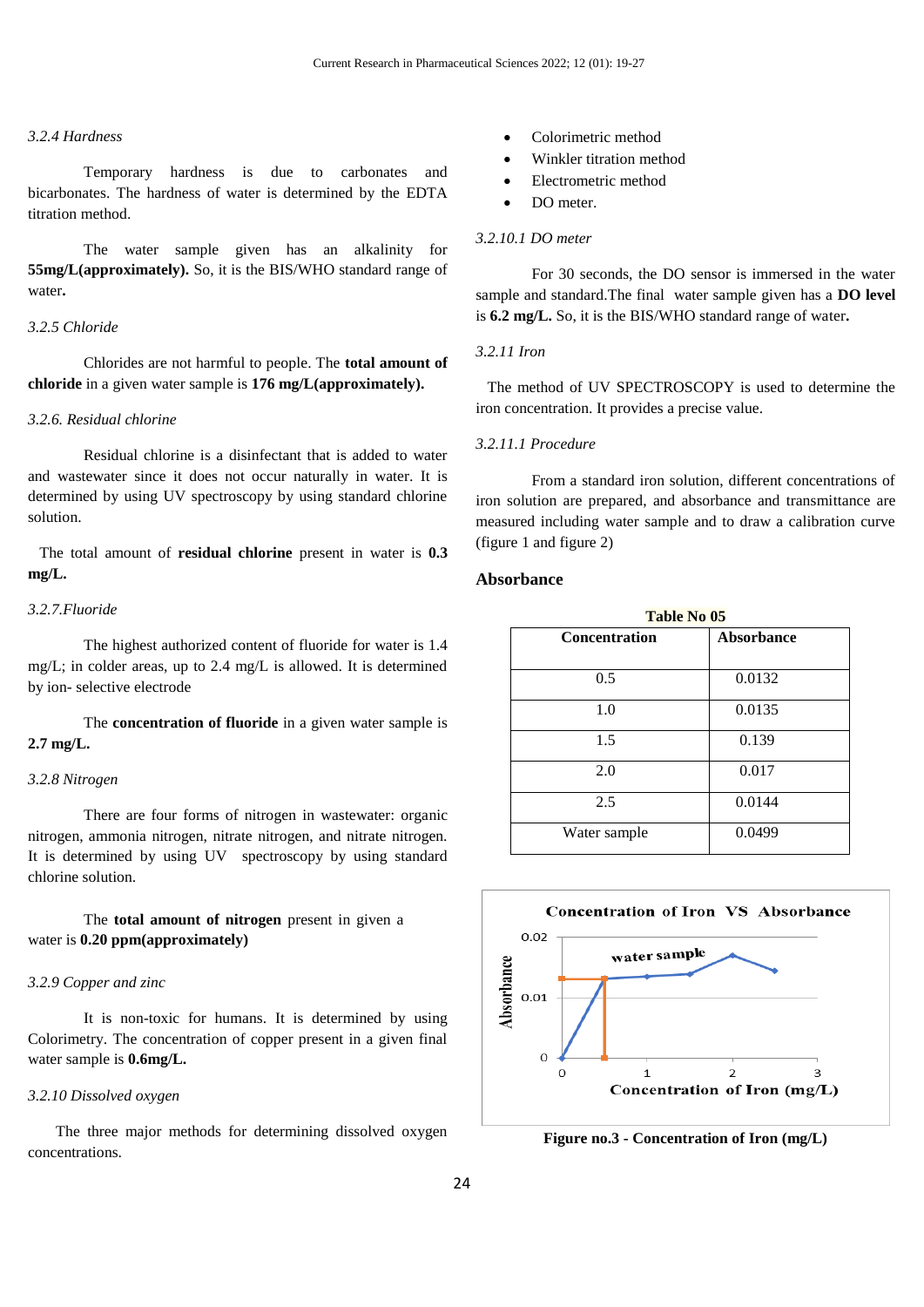# *3.2.12. Sulfate*

The method of UV-VISIBLE SPECTROSCOPY is used to determine the sulfate concentration. It provides a precise value(figure 3 and figure 4)

# *3..2.12.1 Procedure*

From a standard sulfate solution, different concentrations of sulfate solution are prepared, and absorbance and transmittance are measured including water sample and to draw a calibration curve.

| <b>Table No 06</b> |  |  |  |  |
|--------------------|--|--|--|--|
|--------------------|--|--|--|--|

| <b>Concentration</b> | <b>Transmittance</b> |
|----------------------|----------------------|
| 0.5                  | 95.7                 |
| 1.0                  | 95.6                 |
| 1.5                  | 95.3                 |
| 2.0                  | 95.2                 |
| 2.5                  | 94.9                 |
| Water sample         | 94.62                |



 **Figure no.4 - Concentration of Iron (mg/L)**



## *3.2.13. Biological Oxygen Demand*

Biochemical oxygen demand (BOD) Bacteriaand other microbes feed on organic matter. The organics are broken down into simpler chemicals like CO2 and H2O, and the energy released is used by the microorganisms to grow and reproduce. The oxygen utilized in this process in water is the DO in the water.

#### **Absorbance**

| Table No 07          |            |  |  |
|----------------------|------------|--|--|
| <b>Concentration</b> | Absorbance |  |  |
| 5                    | 0.0523     |  |  |
|                      |            |  |  |
| 10                   | 0.0710     |  |  |
| 15                   | 0.2781     |  |  |
|                      |            |  |  |
| 20                   | 0.2744     |  |  |
| 25                   | 0.2691     |  |  |
| Water sample         | 0.0499     |  |  |
|                      |            |  |  |



**Figure no.4 - Concentration of sulphate (mg/L)**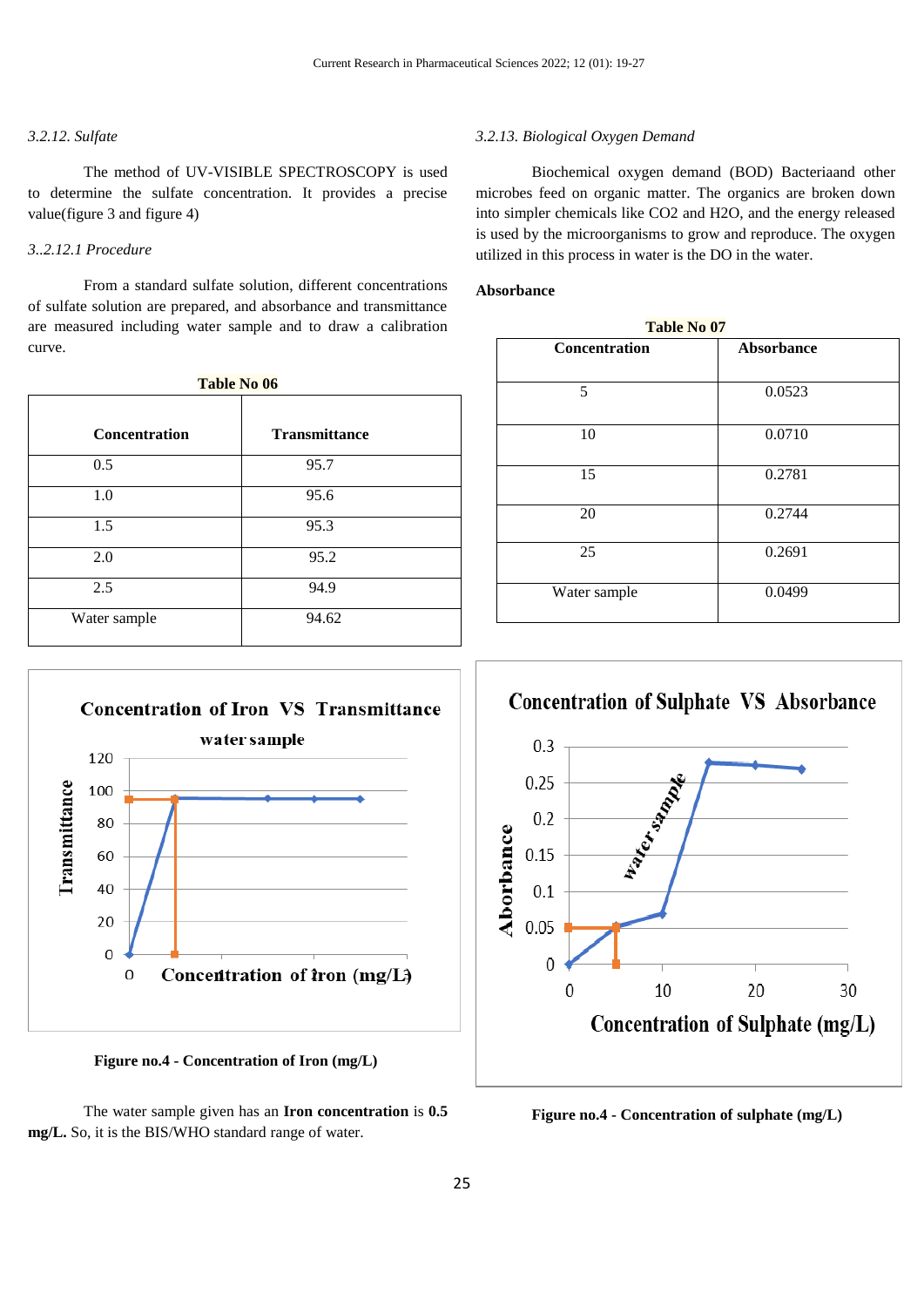## **Transmittance**

| <b>Table No 08</b> |                      |  |
|--------------------|----------------------|--|
| Concentration      | <b>Transmittance</b> |  |
| 5                  | 77.99                |  |
| 10                 | 41.86                |  |
| 15                 | 41.52                |  |
| 20                 | 40.86                |  |
| 25                 | 37.26                |  |
| Water sample       | 77.09                |  |
|                    |                      |  |



#### **Figure no.5 - Concentration of sulphate (mg/L)**

The water sample given has**a sulfate concentration** is **5mg/L.** So, it is the BIS/WHO standard range of water.

# *3.2.13.1 BOD meter*

For 30 seconds, the BOD sensor is immersed in the water sample and standard.

The water sample given has a **BOD level 4ppm.** So, it is the BIS/WHO standard range of water.

# *3.2.14 Chemical Oxygen Demand*

The chemical oxygen demand (COD) is a metric for all organics, including biodegradable and non-biodegradable materials.

#### *3.2.14.1 COD meter*

For 30 seconds, the COD sensor is immersed in the water sample and standard.

The water sample given has a **COD level** is**27mg/L.** So, it is the BIS/WHO standard range of water

#### *3.2.15 Toxic Inorganic Substance*

Water can include a wide range of inorganic hazardous chemicals in extremely minute or negligible concentrations. They can be harmful to people's health even in trace doses. Some toxic compounds come from natural sources, but many more come from industrial activity and/or inappropriate hazardous waste management.

The water sample given has **No Toxic Inorganic Substance.** So, it is the BIS/WHO standard range of water.

# *3.2.16 Biological Parameters*

The water is treated in an electro-coagulation cell, which removes more than 75% of microorganisms. After moving on to the next step of the watertreatment process, which is the distillation process, which should eliminate all microorganisms.

# **3.3 Advances Technique on Water Quality Detection for Laboratory Waste Water**

Chemical, biological, and physical approaches are commonly accustomed determine water quality factors. Titration analysis and electrochemical analysis are the 2 most typical chemical procedures. The apparatus is gigantic and expensive, and it requires a big number of chemicals, leading to secondary contamination; also, the results don't seem to be realtime. the foremost popular water quality monitoring system entails manually collecting water samples in an exceedingly laboratory for examination, making it impossible to fulfill the wants of online real-time monitoring. Hence, UV spectroscopy is employed for online monitoring of Waste Water. Enrichment analysis and biosensor technology are the foremost used biological methods; however, the detection accuracy and sensitivity are much not up to with other methods. Hyperspectral remote sensing and molecular spectroscopy are two of the foremost used physical approaches.

# **4. CONCLUSION**

The conclusion of the studywhere laboratory wastewater is converted to human use. Our planet's water system will be depleted on a daily. this can continue, with no water within the world once on a daily basis. In each